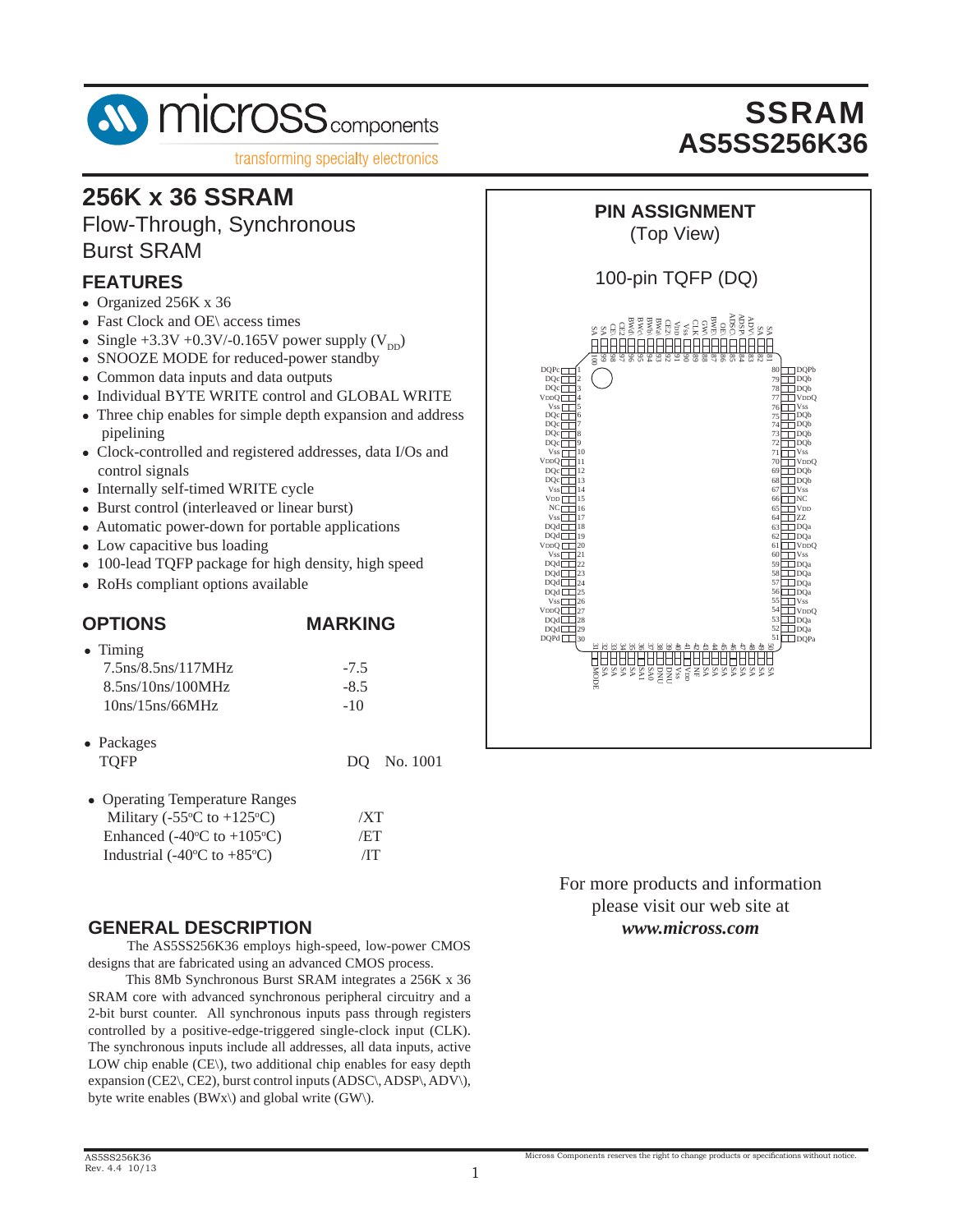

# **SSRAM AS5SS256K36**

#### **GENERAL DESCRIPTION (continued)**

 Asynchronous inputs include the output enable (OE\), clock (CLK) and snooze enable (ZZ). There is also a burst mode input (MODE) that selects between interleaved and linear burst modes. The data-out  $(Q)$ , enabled by  $OE$ , is also asynchronous. WRITE cycles can be from one to four bytes wide as controlled by the write control inputs.

 Burst operation can be initiated with either address status processor (ADSP\) or address status controller (ADSC\) inputs. Subsequent burst addresses can be internally generated as controlled by the burst advance input (ADV\).

Address and write control are registered on-chip to

simplify WRITE cycles. This allows self-timed WRITE cycles. Individual byte enables allow individual bytes to be written. During WRITE cycles on the x18 device, BWa\ controls DQa's and DQPa; BWb\ controls DQb's and DQPb; BWc\ controls DQc's and DQPc; BWd\ controls DQd's and DQPd. GW\ LOW causes all bytes to be written. Parity bits are also featured on this device.

 This 8Mb Synchronous Burst SRAM operates from a  $+3.3V V<sub>DD</sub>$  power supply, and all inputs and outputs are TTLcompatible. The device is ideally suited for 486, Pentium©,  $680x0$  and PowerPC<sup>TM</sup> systems and those systems that benefit from a wide synchronous data bus.



## **FUNCTIONAL BLOCK DIAGRAM**

**NOTE:** Functional Block Diagrams illustrate simplified device operation. See Truth Table, Pin Descriptions and time diagrams for detailed information.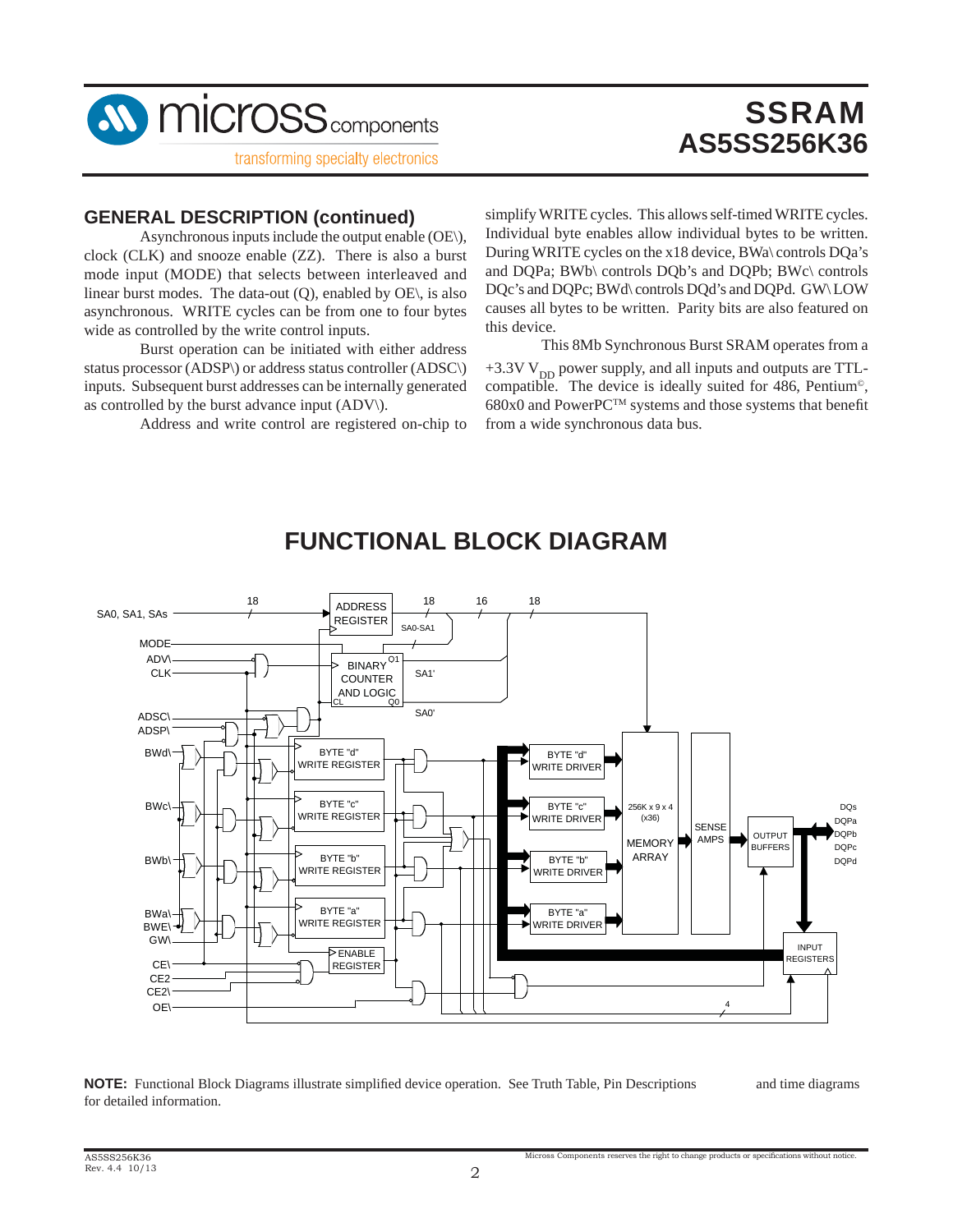

transforming specialty electronics

## **PIN DESCRIPTION**

| <b>Pin Number</b>                                     | <b>SYMBOL</b>                                       | <b>TYPE</b> | <b>DESCRIPTION</b>                                                                                                                                                                                                                                                                                                                                                                                                                        |
|-------------------------------------------------------|-----------------------------------------------------|-------------|-------------------------------------------------------------------------------------------------------------------------------------------------------------------------------------------------------------------------------------------------------------------------------------------------------------------------------------------------------------------------------------------------------------------------------------------|
| 37<br>36<br>32-35, 44-50,<br>81, 82, 99,<br>100<br>43 | SA0<br>SA <sub>1</sub><br><b>SA</b>                 | Input       | Synchronous Address Inputs: These inputs are registered and must meet<br>the setup and hold times around the rising edge of CLK. Two different<br>pinouts are available for the TQFP packages.                                                                                                                                                                                                                                            |
| 93<br>94<br>95<br>96                                  | <b>BWa</b><br>BW <sub>b</sub><br>BWc\<br><b>BWd</b> | Input       | Synchronous Byte Write Enables: These active LOW inputs allow<br>individual bytes to be written and must meet the setup and hold times<br>around the rising edge of CLK. A byte write enable is LOW for a WRITE<br>cycle and HIGH for a READ cycle. Bwa\ controls DQa pins and DQPa;<br>Bwb\ controls DQb pins and DQPb; Bwc\ controls DQc pins and DQPc;<br>Bwd\ controls DQd pins and DQPd. Parity bits are featured on this<br>device. |
| 87                                                    | <b>BWE\</b>                                         | Input       | Byte Write Enable: This active LOW input permits BYTE WRITE<br>operations and must meet the setup and hold items around the rising<br>edge of CLK.                                                                                                                                                                                                                                                                                        |
| 88                                                    | <b>GWV</b>                                          | Input       | Global Write: This active LOW input allows a full 36-bit WRITE to occur<br>independent of the BWE\ and BWx\ lines and must meet the setup and<br>hold times around the rising edge of CLK.                                                                                                                                                                                                                                                |
| 89                                                    | <b>CLK</b>                                          | Input       | Clock: CLK registers address, data, chip enable, byte write enables and<br>burst control inputs on its rising edge. All synchronous inputs must meet<br>setup and hold times around the clock's rising edge.                                                                                                                                                                                                                              |
| 98                                                    | CE\                                                 | Input       | Synchronous Chip Enable: This active LOW input is used to enable the<br>device and conditions the internal use of ADSP\. CE\ is sampled only<br>when a new external address is loaded.                                                                                                                                                                                                                                                    |
| 92                                                    | CE2\                                                | Input       | Synchronous Chip Enable: This active LOW input is used to enable the<br>device and is sampled only when a new external address is loaded.                                                                                                                                                                                                                                                                                                 |
| 97                                                    | CE <sub>2</sub>                                     | Input       | Synchronous Chip Enable: This active HIGH input is used to enable the<br>device and is sampled only when a new external address is loaded.                                                                                                                                                                                                                                                                                                |
| 86                                                    | OE\                                                 | Input       | Output Enable: This active LOW, asynchronous input enables the data<br>I/O output drivers.                                                                                                                                                                                                                                                                                                                                                |
| 83                                                    | <b>ADV\</b>                                         | Input       | Synchronous Address Advance: This active LOW input is used to<br>advance the internal burst counter, controlling burst access after the<br>external address is loaded. A HIGH on this pin effectively causes wait<br>states to be generated (no address advance). To ensure use of correct<br>address during a WRITE cycle, ADV\ must be HIGH at the rising edge of<br>the first clock after an ADSP\ cycle is initiated.                 |
| 85                                                    | <b>ADSC\</b>                                        | Input       | Synchronous Address Status Controller: This active LOW input interrupts<br>any ongoing burst, causing a new external address to be registered. A<br>READ or WRITE is performed using the new address if CE\ is LOW.<br>ADSC\ is also used to place the chip into power-down state when CE\ is<br>HIGH.                                                                                                                                    |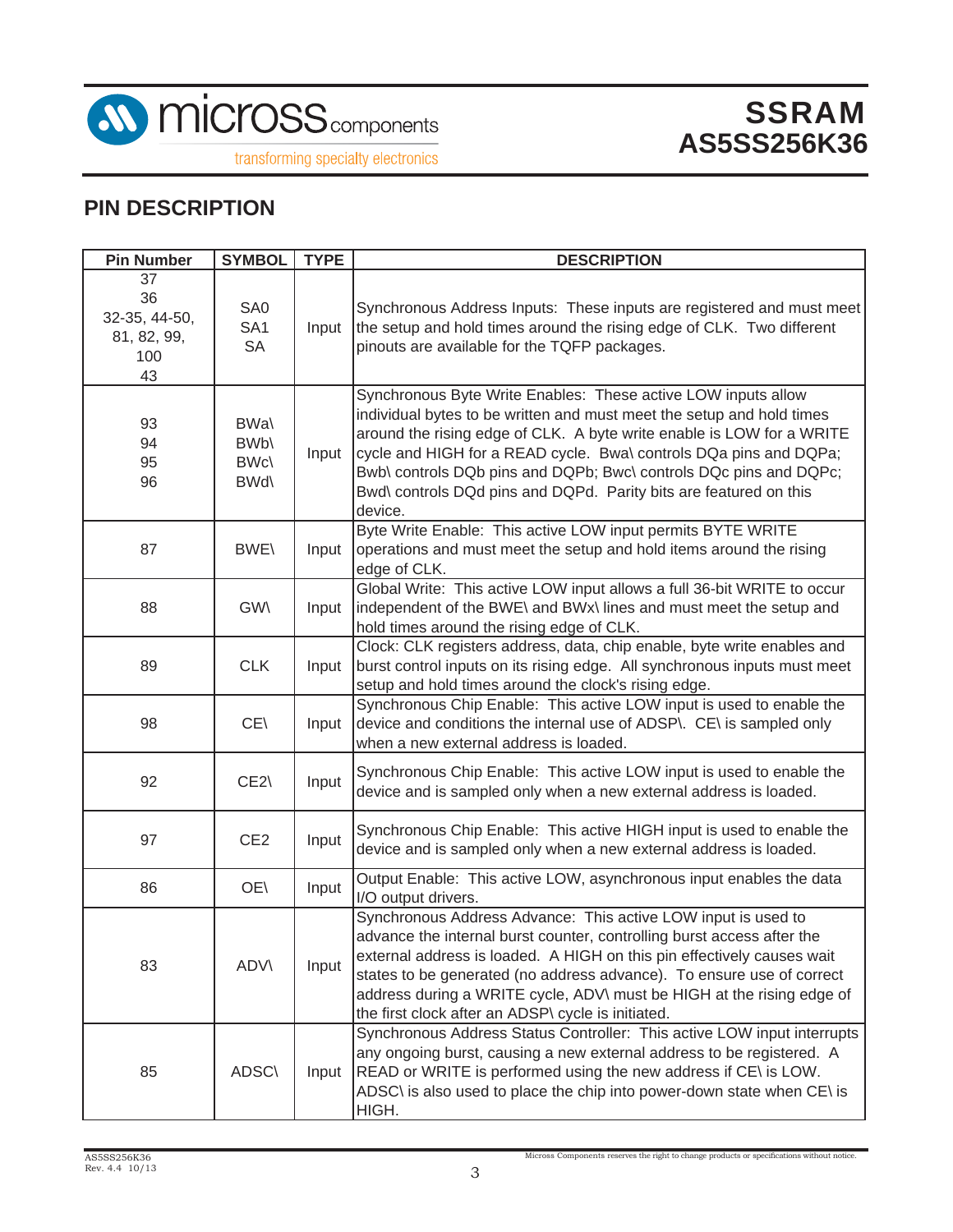

## **PIN DESCRIPTION (continued)**

| <b>Pin Number</b>                                                                                                          | <b>SYMBOL</b>                                        | <b>TYPE</b>      | <b>DESCRIPTION</b>                                                                                                                                                                                                                                                                                                                                                                       |
|----------------------------------------------------------------------------------------------------------------------------|------------------------------------------------------|------------------|------------------------------------------------------------------------------------------------------------------------------------------------------------------------------------------------------------------------------------------------------------------------------------------------------------------------------------------------------------------------------------------|
| 84                                                                                                                         | ASDP\                                                | Input            | Synchronous Address Status Processor: This active LOW inputs<br>interrupts any ongoing burst, causing a new external address to be<br>registered. A READ is performed using the new address, independent of<br>the byte write enables and ADSC\, but dependent upon CE\, CE2 and<br>CE2\. ADSP\ is ignored if CE\ is HIGH. Power-down state is entered if<br>CE2 is LOW or CE2\ is HIGH. |
| 31                                                                                                                         | <b>MODE</b>                                          | Input            | MODE: This inputs selects the burst sequence. A LOW on this pin select<br>"linear burst." NC or HIGH on this pin selects "interleaved burst." Do not<br>alter input state while device is operating.                                                                                                                                                                                     |
| 64                                                                                                                         | ZZ                                                   | Input            | Snooze Enable: This active HIGH, asynchronous input causes the device<br>to enter a low-power standby mode in which all data in the memory array<br>is retained. When ZZ is active, all other inputs are ignored.                                                                                                                                                                        |
| (a) 52, 53, 56-59,<br>62, 63<br>(b) 68, 69, 72-75,<br>78, 79<br>$(c)$ 2, 3, 6-9, 12,<br>13<br>(d) 18, 19, 22-25,<br>28, 29 | <b>DQa</b><br><b>DQb</b><br><b>DQc</b><br><b>DQd</b> | Input/<br>Output | SRAM Data I/O's: Byte "a" is DQa pins; Byte "b" is DQb pins; Byte "c" is<br>DQc pins; Byte "d" is DQd pins. Input data must meet setup and hold<br>times around the rising edge of CLK.                                                                                                                                                                                                  |
| 51<br>80<br>$\mathbf{1}$<br>30                                                                                             | NC/DQPa<br>NC/DQPb<br>NC/DQPc<br>NC/DQPd             | NC/ I/O          | Parity Data I/Os: Byte "a" parity is DQPa; Byte "b" parity is DQPb; Byte<br>"c" parity is DQPc; Byte "d" parity is DQPd.                                                                                                                                                                                                                                                                 |
| 15, 41, 65, 91                                                                                                             | $V_{DD}$                                             | Supply           | Power Supply: See DC Electrical Characteristics and Operating<br>Conditions for range.                                                                                                                                                                                                                                                                                                   |
| 4, 11, 20, 27, 54,<br>61, 70, 77                                                                                           | $V_{DD}Q$                                            | Supply           | Isolated Output Buffer Supply: See DC Electrical Characteristics and<br>Operating Conditions for range.                                                                                                                                                                                                                                                                                  |
| 5, 10, 14, 17, 21,<br>26, 40, 55, 60, 67,<br>71, 76, 90                                                                    | <b>Vss</b>                                           |                  | Supply Ground: GND                                                                                                                                                                                                                                                                                                                                                                       |
| 38, 39                                                                                                                     | <b>DNU</b>                                           | ---              | Do Not Use: These signals may either be unconnected or wired to GND<br>to improve package heat dissipation.                                                                                                                                                                                                                                                                              |
| 16,66                                                                                                                      | NC                                                   | $\overline{a}$   | No Connect: These signals are not internally connected and may be<br>connected to GND to improve package heat dissipation.                                                                                                                                                                                                                                                               |
| 42                                                                                                                         | <b>NF</b>                                            |                  | No Function: These pins are internally connected to the die and have the<br>capacitance of an input pin. It is allowable to leave these pins<br>unconnected or driven by signals. Pin 42 is reserved as an address<br>upgrade pin for the 16Mb Synchronous Burst.                                                                                                                        |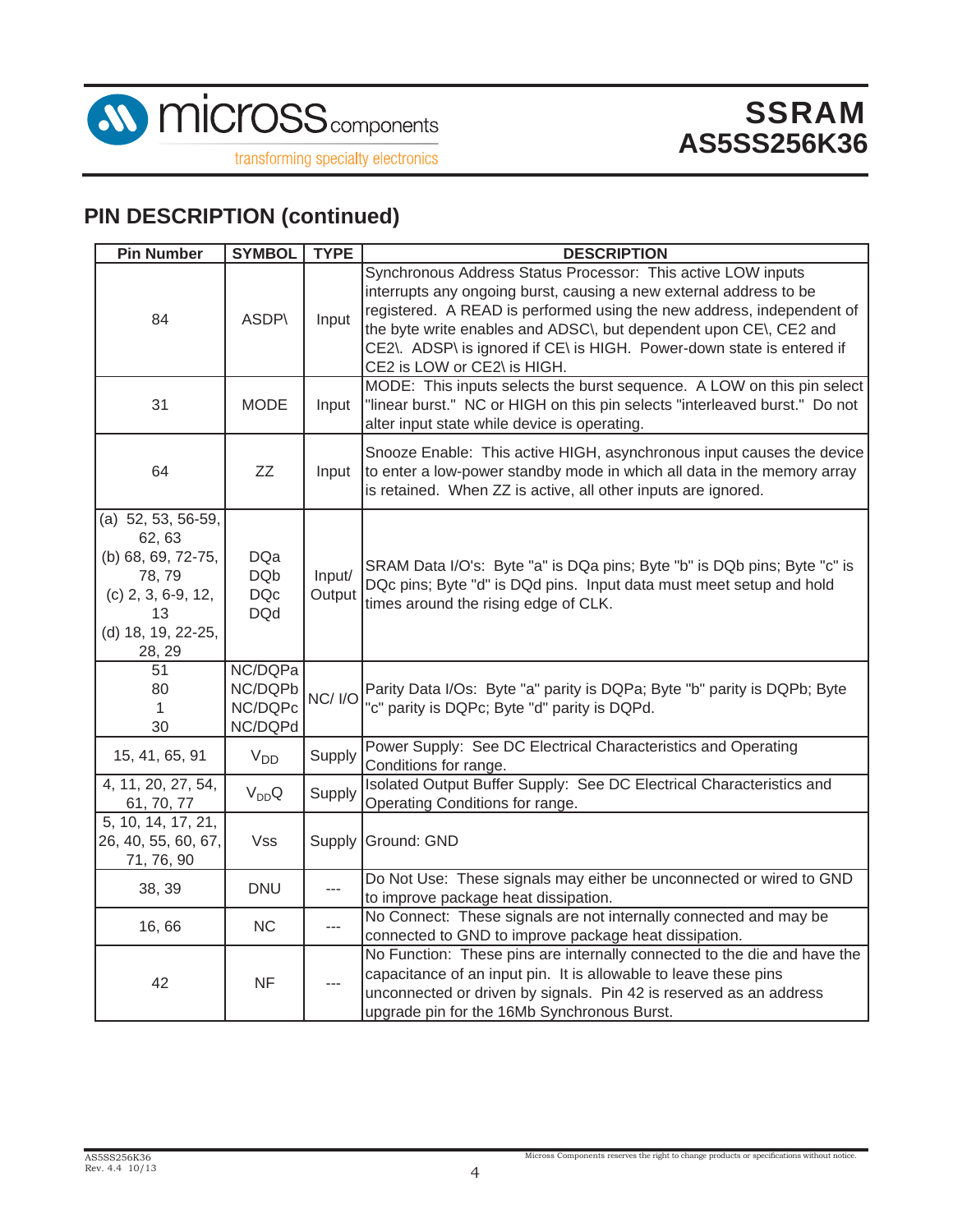

### **INTERLEAVED BURST ADDRESS TABLE (MODE = NC OR HIGH)**

|                                   | FIRST ADDRESS (EXTERNAL) SECOND ADDRESS (INTERNAL) THIRD ADDRESS (INTERNAL) FOURTH ADDRESS (INTERNAL) |                         |       |
|-----------------------------------|-------------------------------------------------------------------------------------------------------|-------------------------|-------|
| $\langle \dots \times 00 \rangle$ | ∡…X01                                                                                                 | ረX10                    |       |
| X…X01                             | X00                                                                                                   | $\ldots$ . $X1'$        | X…X10 |
| X…X10                             | $\vee$                                                                                                | X…X00                   | K…X01 |
|                                   | . . X1C                                                                                               | $\dots$ X0 <sup>4</sup> | XOC   |

### **LINEAR BURST ADDRESS TABLE (MODE = LOW)**

|               | FIRST ADDRESS (EXTERNAL)   SECOND ADDRESS (INTERNAL)   THIRD ADDRESS (INTERNAL)   FOURTH ADDRESS (INTERNAL) |                  |       |
|---------------|-------------------------------------------------------------------------------------------------------------|------------------|-------|
| $\ldots$ .XOO | .01                                                                                                         | ∕…X10            |       |
| ∕.…X01        | . X10                                                                                                       | $\ldots$ . $X1'$ | X00   |
| X…X10         | $\vee$ <sub>4</sub>                                                                                         | $\dots$ X00      | X…X01 |
| v1,           | X0C                                                                                                         | X01              |       |

### **PARTIAL TRUTH TABLE FOR WRITE COMMANDS**

| <b>FUNCTION</b>        | <b>GWV</b> | <b>BWE\</b> | <b>BWal</b> | <b>BWb\</b> | <b>BWc\</b> | <b>BWd\</b> |
|------------------------|------------|-------------|-------------|-------------|-------------|-------------|
| <b>READ</b>            |            |             |             |             |             |             |
| <b>READ</b>            |            |             |             |             |             |             |
| WRITE Byte "a"         |            |             |             |             |             |             |
| <b>WRITE All Bytes</b> |            |             |             |             |             |             |
| <b>WRITE All Bytes</b> |            |             |             |             |             |             |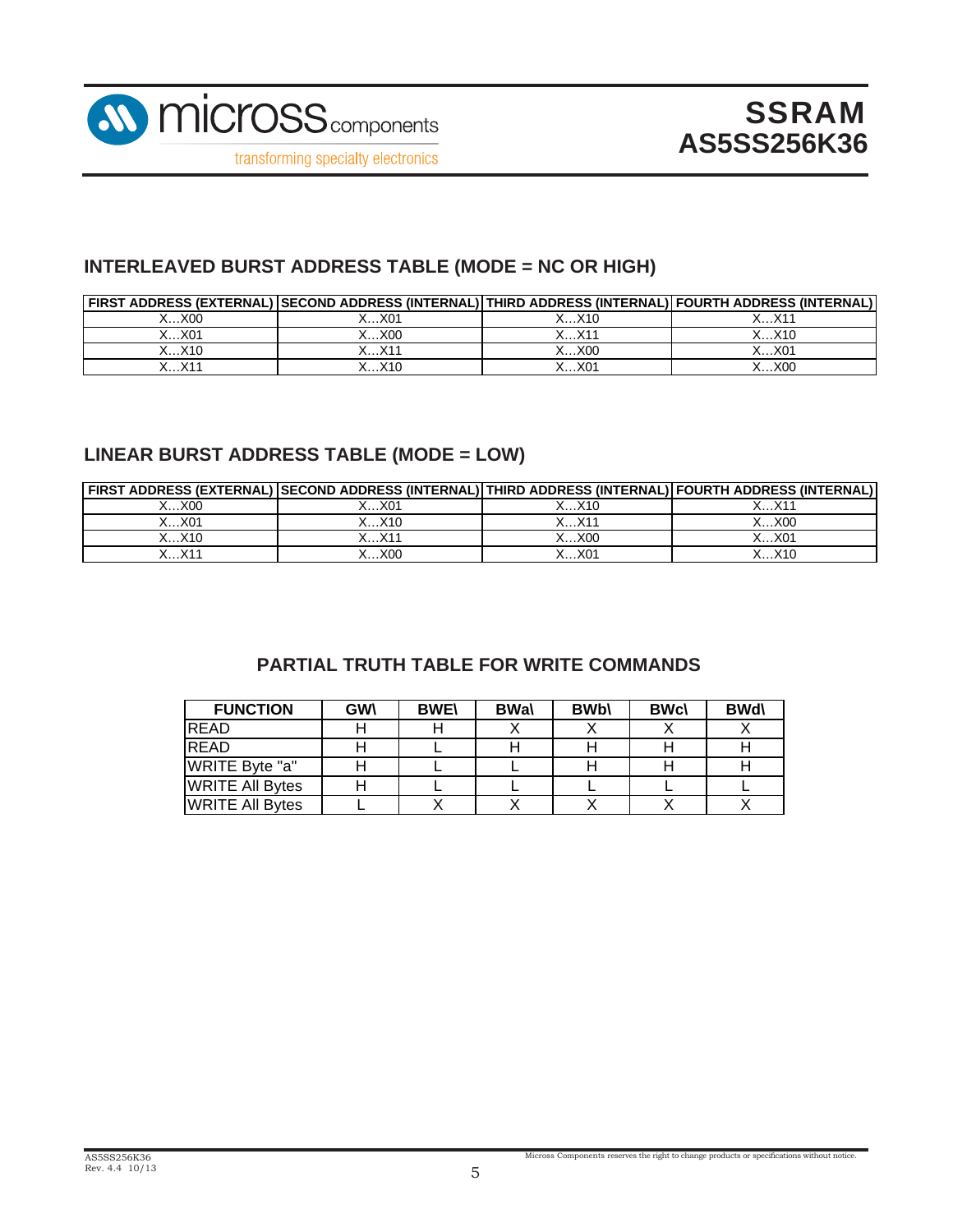

transforming specialty electronics

### **TRUTH TABLE**

| <b>OPERATION</b>                   | <b>ADDRESS</b><br><b>USED</b> | <b>CE</b> | CE <sub>2</sub> | CE <sub>2</sub> | <b>ZZ</b> | <b>ADSP\</b> | <b>ADSC\</b> | <b>ADV\</b> | <b>WRITE\</b> | <b>OE\</b> | <b>CLK</b> | DQ     |
|------------------------------------|-------------------------------|-----------|-----------------|-----------------|-----------|--------------|--------------|-------------|---------------|------------|------------|--------|
| Deselected Cycle, Power-Down       | None                          | H         | Χ               | Χ               |           | X            |              | X           | X             | X          | L-H        | High-Z |
| Deselected Cycle, Power-Down       | None                          |           | Χ               |                 |           |              | Χ            | Χ           | X             | X          | L-H        | High-Z |
| Deselected Cycle, Power-Down       | None                          |           | H               | Χ               |           |              | X            | X           | X             | Χ          | L-H        | High-Z |
| Deselected Cycle, Power-Down       | None                          |           | X               |                 |           | н            |              | X           | X             | X          | L-H        | High-Z |
| Deselected Cycle, Power-Down       | None                          |           | н               | Χ               |           | н            |              | X           | X             | X          | L-H        | High-Z |
| SNOOZE MODE, Power-Down            | None                          | X         | X               | X               | н         | X            | X            | Χ           | X             | X          | X          | High-Z |
| <b>READ Cycle, Begin Burst</b>     | External                      |           |                 | Н               |           |              | X            | X           | X             |            | L-H        | Q      |
| READ Cycle, Begin Burst            | External                      |           |                 | н               |           |              | X            | X           | X             | н          | L-H        | High-Z |
| <b>WRITE Cycle, Begin Burst</b>    | External                      |           |                 | H               |           | н            |              | X           |               | X          | L-H        | D      |
| READ Cycle, Begin Burst            | External                      |           |                 | Н               |           | н            |              | X           | H             |            | L-H        | Q      |
| <b>READ Cycle, Begin Burst</b>     | External                      |           |                 | Н               |           | H            |              | X           | H             | Н          | L-H        | High-Z |
| READ Cycle, Continue Burst         | <b>Next</b>                   | X         | X               | X               |           | н            | н            |             | H             |            | L-H        | Q      |
| READ Cycle, Continue Burst         | <b>Next</b>                   | Χ         | X               | X               |           | H            | H            |             | H             | н          | L-H        | High-Z |
| <b>READ Cycle, Continue Burst</b>  | Next                          | H         | X               | X               |           | X            | н            |             | H             |            | L-H        | Q      |
| READ Cycle, Continue Burst         | Next                          | н         | X               | X               |           | X            | н            |             | H             | н          | L-H        | High-Z |
| <b>WRITE Cycle, Continue Burst</b> | Next                          | X         | X               | X               |           | H            | н            |             |               | X          | L-H        | D      |
| <b>WRITE Cycle, Continue Burst</b> | <b>Next</b>                   | Н         | X               | X               |           | X            | н            |             |               | X          | L-H        | D      |
| <b>READ Cycle, Suspend Burst</b>   | Current                       | Χ         | Χ               | X               |           | н            | н            | H           | H             |            | L-H        | Q      |
| <b>READ Cycle, Suspend Burst</b>   | Current                       | X         | X               | X               |           | Н            | н            | Н           | н             | н          | L-H        | High-Z |
| <b>READ Cycle, Suspend Burst</b>   | Current                       | н         | X               | X               |           | X            | н            | н           | н             |            | L-H        | Q      |
| READ Cycle, Suspend Burst          | Current                       | н         | X               | X               |           | X            | н            | H           | н             | н          | ĿH         | High-Z |
| <b>WRITE Cycle, Suspend Burst</b>  | Current                       | X         | Χ               | X               |           | н            | Н            | Н           |               | X          | L-H        | D      |
| <b>WRITE Cycle, Suspend Burst</b>  | Current                       | H         | Χ               | Χ               |           | Χ            | Н            | н           |               | Χ          | L-H        | D      |

#### **NOTE:**

- 1. X means "Don't Care." \ means active LOW. H Means logic HIGH. L means logic LOW.
- 2. For WRITE\, L means any one or more byte write enable signals (BWa\, BWb\, BWc\, or BWd\) and BWE\ are LOW or  $GW\$  is LOW. WRITE $\rangle = H$  for all BWx $\rangle$ , BWE $\rangle$ , GW $\rangle$  HIGH.
- 3. BWa\ enables WRITEs to DQa pins, DQPa. BWb\ enables WRITEs to DQb pins, DQPb. BWc\ enables WRITEs to DQc pins, DQPc. BWd\ enables WRITEs to DQd pins, DQPd.
- 4. All inputs except OE\ and ZZ must meet setup and hold times around the rising edge (LOW to HIGH) of CLK.
- 5. Wait states are inserted by suspending burst.
- 6. For a WRITE operation following a READ operation, OE\ must be HIGH before the input data setup time and held HIGH throughout the input data hold time.
- 7. This device contains circuitry that will ensure the outputs will be High-Z during power-up.
- 8. ADSP\ LOW always initiates an internal READ at the L-H edge of CLK. A WRITE is performed by setting one or more byte write enable signals and BWE\ LOW or GW\ LOW for the subsequent L-H edge of CLK. Refer to WRITE timing diagram for clarification.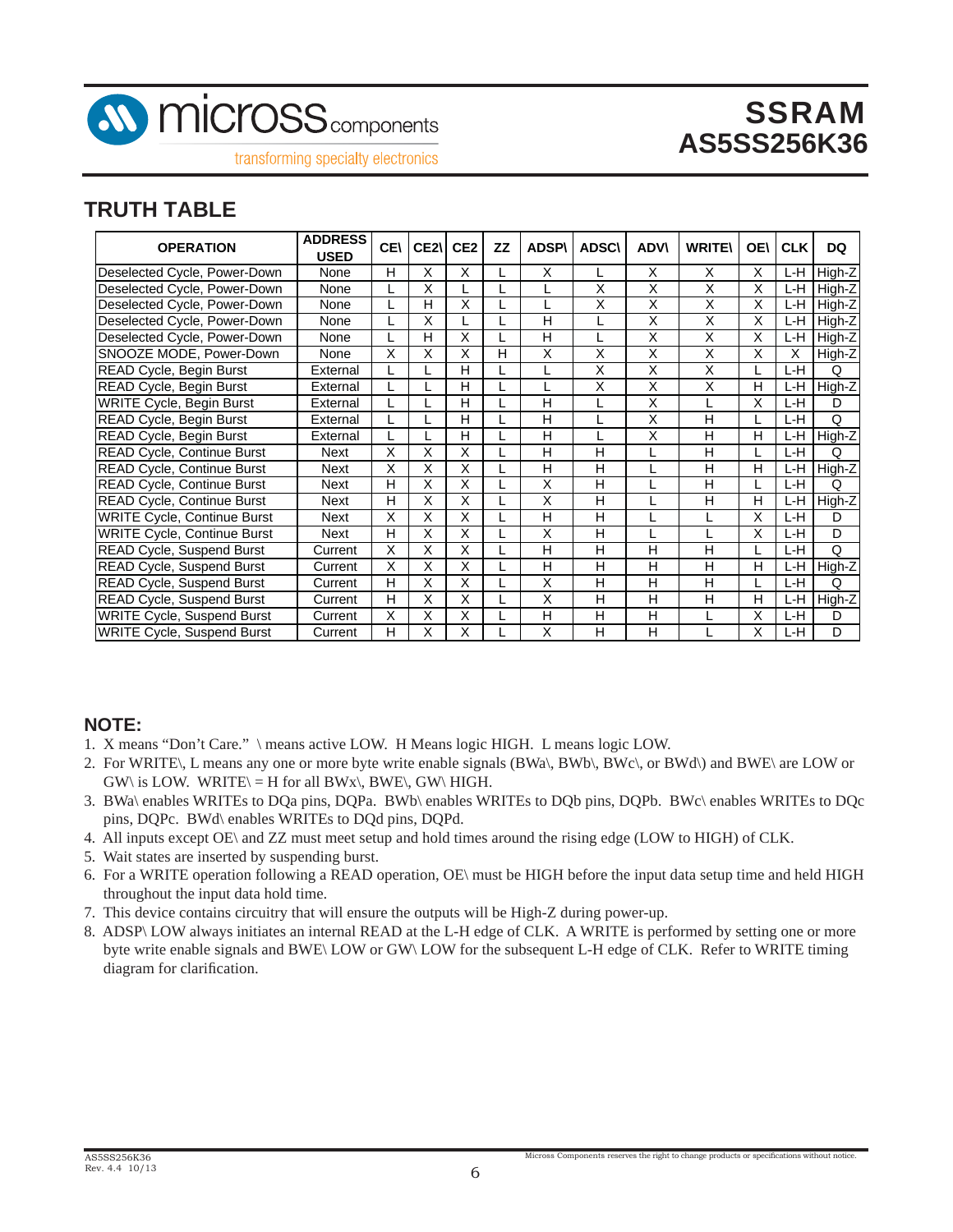

# SSRAM **AS5SS256K36**

#### **ABSOLUTE MAXIMUM RATINGS\***

\*Stresses greater than those listed under "Absolute Maximum Ratings" may cause permanent damage to the device. This is a stress rating only and functional operation of the device at these or any other conditions above those indicated in the operation section of this specification is not implied. Exposure to absolute maximum rating conditions for extended periods may affect reliability.

\*\* Junction temperature depends upon package type, cycle time, loading, ambient temperature and airflow, and humidity.

### **3.3V I/O DC ELECTRICAL CHARACTERISTICS AND OPERATING CONDITIONS**

(-55°C to +125°C, -40°C to +105°C or -40°C to +85°C;  $V_{DD}$ ,  $V_{DD}$ Q = +3.3V +0.3V/-0.165V unless otherwise noted)

| <b>PARAMETER</b>                     | <b>CONDITION</b>                            | <b>SYMBOL</b>   | <b>MIN</b> | <b>MAX</b>           | <b>UNITS</b> | <b>NOTES</b>   |
|--------------------------------------|---------------------------------------------|-----------------|------------|----------------------|--------------|----------------|
| Input High (Logic 1) Voltage         |                                             | Vıн             | 2.2        | $V_{\text{CC}}$ +0.3 |              | 1, 2           |
| Input Low (Logic 0) Voltage          |                                             | $V_{\rm II}$    | $-0.3$     | 0.8                  |              |                |
| Input Leakage Current                | $OV < V_{IN} < V_{CC}$                      | IL,             | $-5$       | 5                    | uA           |                |
| Output Leakage Current               | Output(s) disabled, $OV < V_{OUT} < V_{CC}$ | IL <sub>O</sub> | $-5$       | 5                    | μA           |                |
| Output High Voltage                  | $I_{OH} = -4.0$ mA                          | V <sub>он</sub> | 2.4        | $- -$                |              | 1.4            |
| Output Low Voltage                   | $I_{\Omega} = 8.0 \text{ mA}$               | $V_{OL}$        | $- - -$    | 0.4                  |              | $\overline{4}$ |
| <b>Supply Voltage</b>                |                                             | V <sub>DD</sub> | 3.135      | 3.6                  |              |                |
| <b>Isolated Output Buffer Supply</b> |                                             | $V_{DD}Q$       | 3.135      | 3.6                  |              | 1, 5           |

### **THERMAL RESISTANCE**

|             |                                                                  |                                                                                      | DQ                | <b>DOC</b> |                |
|-------------|------------------------------------------------------------------|--------------------------------------------------------------------------------------|-------------------|------------|----------------|
| Parameter   | <b>Description</b>                                               | <b>Test Conditions</b>                                                               | Package   Package |            | Unit           |
| $\Theta$ JA | Thermal Resistance (Junction to<br>Ambient)                      | Test conditions follow standard test methods<br>and procedures for measuring thermal | 29.41             | 30.2       | $\rm ^{o}$ C/W |
| $\Theta$ JC | Thermal Resistance (Junction to Case) limpedance, per EIA/JESD51 |                                                                                      | 6.31              | 6.5        | $^{\circ}$ C/W |

#### **NOTES:**

- 1. All voltages referenced to Vss (GND).
- 2. Overshoot:  $V_{\text{H}} \leq +4.6V$  for  $t \leq t_{\text{KC}}/2$  for  $I \leq 20 \text{ mA}$ Undershoot:  $V_{IL} \ge -0.7V$  for  $t \le t_{KC} / 2$  for  $I \le 20mA$ Power-up:  $V_{\text{H}} \le +3.6V$  and  $V_{\text{DD}} \le 3.135V$  for t < 200ms
- 3. MODE and ZZ pins have internal pull-up resistors, and input leakage =  $\pm 10\mu A$
- 4. The load used for  $V_{OH}$ ,  $V_{OL}$  testing is shown in Figure 2 for 3.3V I/O. AC load current is higher than the stated DC values. AC I/O curves are available upon request.
- 5.  $V_{DD}Q$  should never exceed  $V_{DD}$ .  $V_{DD}$  and  $V_{DD}Q$  can be connected together.
- 6. This parameter is sampled.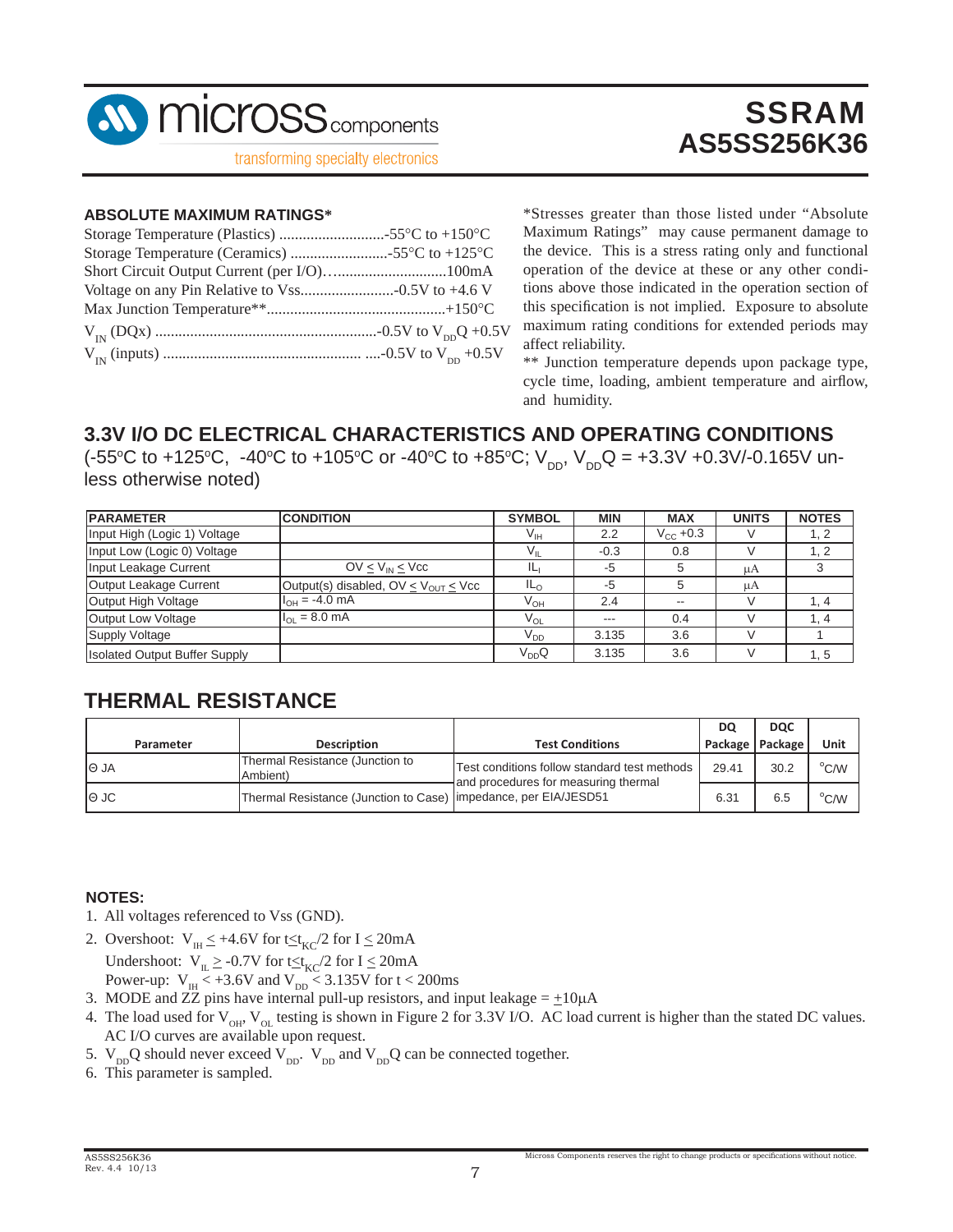



# **I<sub>DD</sub> OPERATING CONDITIONS AND MAXIMUM LIMITS**

 $($ -55 $\rm{^{\circ}C}$  to +125 $\rm{^{\circ}C}$  or -40 $\rm{^{\circ}C}$  to +85 $\rm{^{\circ}C}$ )

|                                                  |                                                                                                                                                                                                                 |                 |        | <b>MAX</b> |       |              |              |
|--------------------------------------------------|-----------------------------------------------------------------------------------------------------------------------------------------------------------------------------------------------------------------|-----------------|--------|------------|-------|--------------|--------------|
| <b>DESCRIPTION</b>                               | <b>CONDITIONS</b>                                                                                                                                                                                               | <b>SYM</b>      | $-7.5$ | $-8.5$     | $-10$ | <b>UNITS</b> | <b>NOTES</b> |
| <b>Power Supply</b><br><b>Current: Operating</b> | Device selected; all inputs $\leq V_{\parallel}$<br>or $\geq$ V <sub>IH</sub> ; Cycle time $\geq$ t <sup>KC</sup> MIN;<br>$V_{DD}$ = MAX; Outputs open                                                          | l <sub>DD</sub> | 250    | 225        | 200   | mA           | 1, 2, 3      |
| <b>Power Supply</b><br>Current: Idle             | Device selected; $V_{DD}$ = MAX;<br>ADSC\, ADSP\, ADV\, GW\, BWx\<br>$\geq$ V <sub>IH</sub> ; All inputs $\leq$ Vss+ 0.2 or $\geq$ V <sub>DD</sub> -0.2;<br>Cycle time $\leq$ t <sub>kC</sub> MIN; Outputs open | $I_{DD1}$       | 160    | 150        | 140   | mA           | 1, 2, 3      |
| <b>CMOS Standby</b>                              | Device deselected; $V_{DD} = MAX$ ;<br>All inputs $\leq$ Vss +0.2 or $\geq$ V <sub>DD</sub> -0.2;<br>All inputs static; CLK frequency = $0$                                                                     | $I_{SB2}$       | 90     | 90         | 90    | mA           | 2, 3         |
| <b>TTL Standby</b>                               | Device deselected; $V_{DD} = MAX;$<br>All inputs $\leq$ V <sub>II</sub> or $\geq$ V <sub>IH</sub> ;<br>All inputs static; CLK frequency = $0$                                                                   | $I_{SB3}$       | 130    | 130        | 130   | mA           | 2, 3         |

## **CAPACITANCE**

| <b>DESCRIPTION</b>       | <b>CONDITIONS</b>               | <b>SYM</b> | <b>MAX</b> | <b>UNITS</b> | <b>NOTES</b> |
|--------------------------|---------------------------------|------------|------------|--------------|--------------|
| Input Capacitance        | $T_A = 25^{\circ}C$ ; f = 1MHz; |            |            | рF           |              |
| Input/Output Capacitance | $V_{DD} = 3.3V$                 | ⊵ດ         |            | p⊦           |              |

#### **NOTES:**

1.  $I_{DD}$  is specified with no output current and increases with faster cycle times.  $I_{DD}Q$  increases with faster cycle times and greater output loading.

2. "Device deselected" means device is in power-down mode as defined in the truth table. "Device selected" means device is active (not in power-down mode).

3. A typical value is measured at  $3.3V$ ,  $25^{\circ}$ C and  $15$ ns cycle time.

4. This parameter is sampled.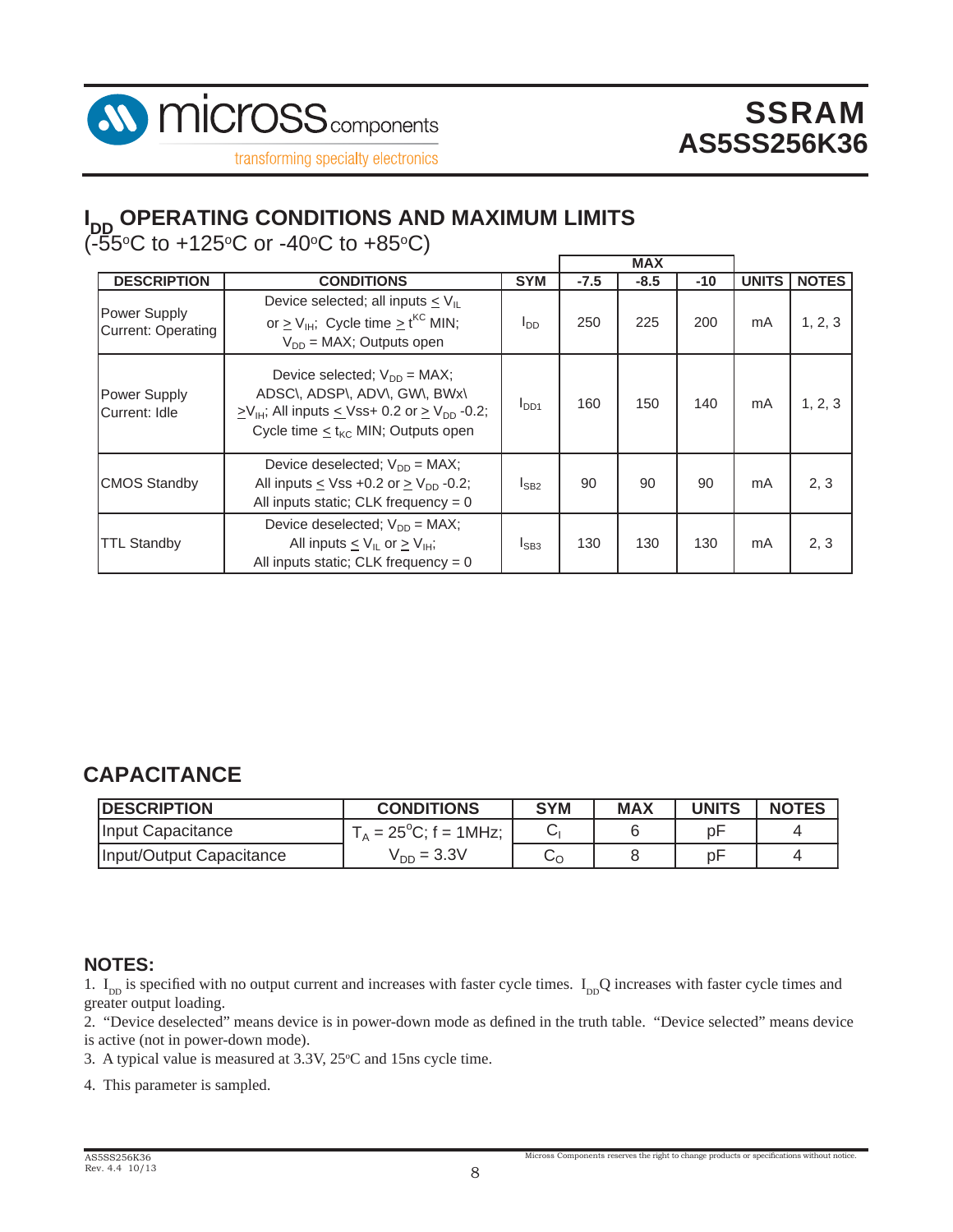

### **ELECTRICAL CHARACTERISTICS AND RECOMMENDED AC OPERATING CONDITIONS**

(Note 1) ( $-55^{\circ}$ C to  $+125^{\circ}$ C or  $-40^{\circ}$ C to  $+85^{\circ}$ C)

| <b>DESCRIPTION</b>                          | <b>SYMBOL</b>     | $-75$      |            | $-8.5$     |            | $-10$      |            | <b>UNITS</b> | <b>NOTES</b>   |
|---------------------------------------------|-------------------|------------|------------|------------|------------|------------|------------|--------------|----------------|
|                                             |                   | <b>MIN</b> | <b>MAX</b> | <b>MIN</b> | <b>MAX</b> | <b>MIN</b> | <b>MAX</b> |              |                |
| <b>CLOCK</b>                                |                   |            |            |            |            |            |            |              |                |
| Clock cycle time                            | $t_{\text{KC}}$   | 8.5        |            | 10.0       |            | 15.0       |            | ns           |                |
| Clock frequency                             | $t_{\text{KF}}$   |            | 117        |            | 100        |            | 66         | <b>MHz</b>   |                |
| Clock HIGH time                             | $t_{\mathsf{KH}}$ | 2.5        |            | 3.0        |            | 4.0        |            | ns           | 2              |
| Clock LOW time                              | $t_{\mathsf{KL}}$ | 2.5        |            | 3.0        |            | 4.0        |            | ns           | $\overline{2}$ |
| <b>OUTPUT TIMES</b>                         |                   |            |            |            |            |            |            |              |                |
| Clock to output valid                       | $t_{\mathsf{KQ}}$ | 7.5        |            |            | 8.5        |            | 10.0       | ns           |                |
| Clock to output invalid                     | $t_{\text{KQX}}$  | 2.5        |            | 2.5        |            | 2.5        |            | ns           | 3              |
| Clock to output in Low-Z                    | $t_{KQLZ}$        | 2.5        |            | 2.5        |            | 2.5        |            | ns           | 3, 4, 5, 6,    |
| Clock to output in High-Z                   | $t_{\text{KOHZ}}$ |            | 4.0        |            | 5.0        |            | 5.0        | ns           | 3, 4, 5, 6,    |
| OE\ to output valid                         | $t_{\text{OEQ}}$  |            | 3.4        |            | 4.4        |            | 5.0        | ns           | $\overline{7}$ |
| OE\ to output in Low-Z                      | t <sub>OELZ</sub> | $\Omega$   |            | $\Omega$   |            | $\Omega$   |            | ns           | 3, 4, 5, 6,    |
| OE\ to output in High-Z                     | $t_{\text{OEHZ}}$ |            | 3.5        |            | 4.4        |            | 5.0        | ns           | 3, 4, 5, 6,    |
| <b>SETUP TIMES</b>                          |                   |            |            |            |            |            |            |              |                |
| <b>Address</b>                              | $t_{AS}$          | 1.5        |            | 1.8        |            | 2.0        |            | ns           | 8, 9           |
| Address status (ADSC\, ADSP\)               | $t_{\text{ADS}}$  | 1.5        |            | 1.8        |            | 2.0        |            | ns           | 8, 9           |
| Address advance (ADV\)                      | $t_{\text{AAS}}$  | 1.5        |            | 1.8        |            | 2.0        |            | ns           | 8, 9           |
| Byte write enables (BWa\ - BWd\, GW\, BWE\) | $t_{WS}$          | 1.5        |            | 1.8        |            | 2.0        |            | ns           | 8, 9           |
| Data-in                                     | $t_{DS}$          | 1.5        |            | 1.8        |            | 2.0        |            | ns           | 8, 9           |
| Chip enable (CE\)                           | $t_{CES}$         | 1.5        |            | 1.8        |            | 2.0        |            | ns           | 8, 9           |
| <b>HOLD TIMES</b>                           |                   |            |            |            |            |            |            |              |                |
| <b>Address</b>                              | $t_{AH}$          | 0.5        |            | 0.5        |            | 0.5        |            | ns           | 8, 9           |
| Address status (ADSC\, ADSP\)               | $t_{\sf{ADSH}}$   | 0.5        |            | 0.5        |            | 0.5        |            | ns           | 8, 9           |
| Address advance (ADV\)                      | $t_{AAH}$         | 0.5        |            | 0.5        |            | 0.5        |            | ns           | 8, 9           |
| Byte write enables (BWa\ - BWd\, GW\, BWE\) | $t_{WH}$          | 0.5        |            | 0.5        |            | 0.5        |            | ns           | 8, 9           |
| Data-in                                     | $t_{DH}$          | 0.5        |            | 0.5        |            | 0.5        |            | ns           | 8, 9           |
| Chip enable (CE\)                           | $t_{\text{CEH}}$  | 0.5        |            | 0.5        |            | 0.5        |            | ns           | 8, 9           |

#### **NOTE:**

1. Test conditions as specified with the output loading shown in Figure 1 unless otherwise noted.

- 2. Measured as HIGH above  $\rm V_{\rm IH}$  and LOW below  $\rm V_{\rm IL}.$
- 3. This parameter is measured with the output loading shown in Figure 2 for 3.3V I/O.
- 4. This parameter is sampled.
- 5. Transition is measured  $\pm 500$ mV from steady state voltage.
- 6. Refer to Technical Note TN-58-09, "Synchronous SRAM Bus Contention Design Considerations," for a more thorough discussion on these parameters.
- 7. OE\ is a "Don't Care" when a byte write enable is sampled LOW.

8. A READ cycle is defined by byte write enables all HIGH or ADSP\ LOW for the required setup and hold times. A WRITE cycle is defined by at

least one byte write enable LOW and ADSP\ HIGH for the required setup and hold times.

9. This is a synchronous device. All addresses must meet the specified setup and hold times for all rising edges of CLK when either ADSP\ or ADSC\ is LOW and chip enabled. All other synchronous inputs must meet the setup and hold times with stable logic levels for all rising edges of clock (CLK) when the chip is enabled. Chip enable must be valid at each rising edge of CLK when either ADSP\ or ADSC\ is LOW to remain enabled.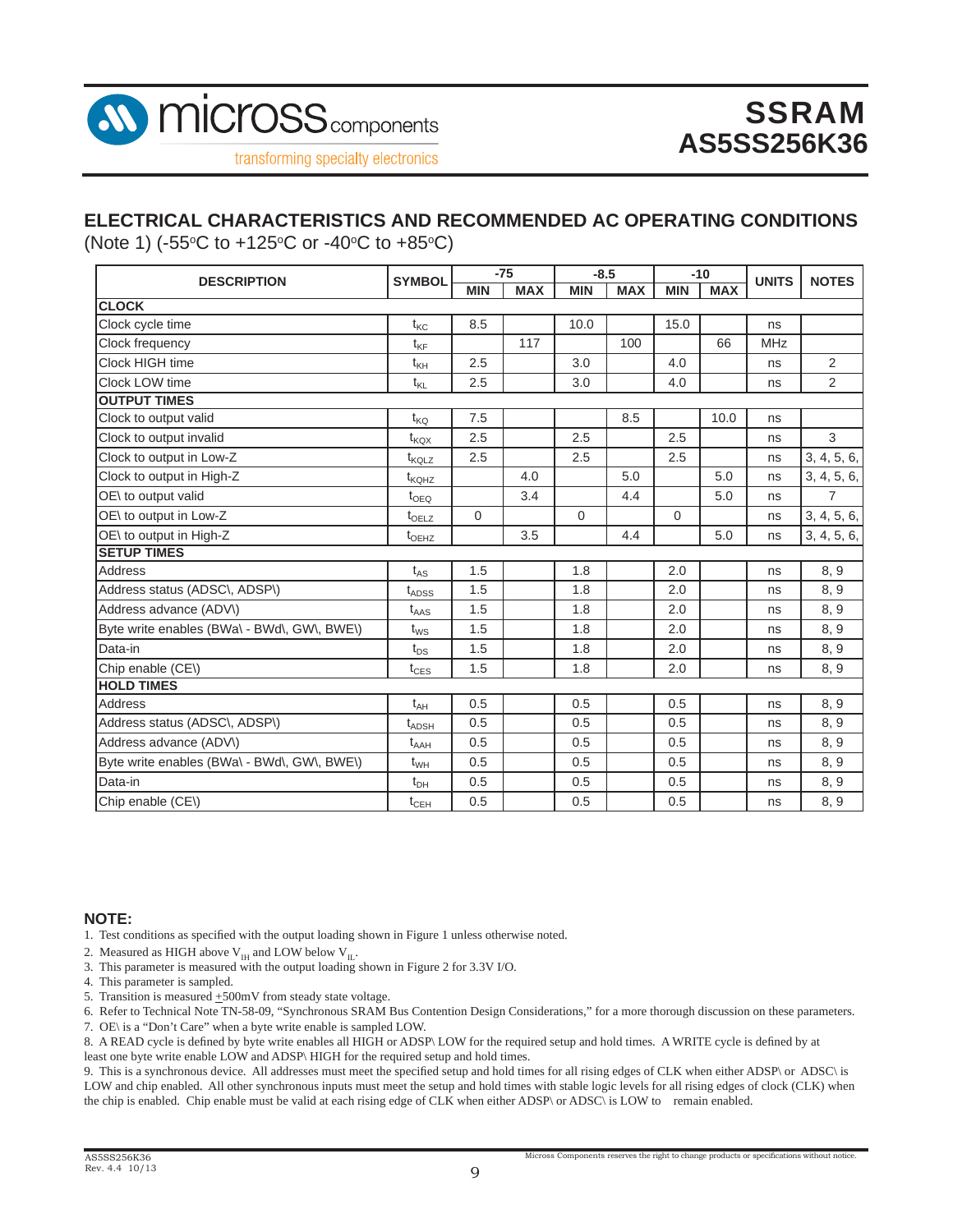

# SSRAM **AS5SS256K36**

### **AC TEST CONDITIONS**

| Output loadSee Figures 1 and 2 |  |
|--------------------------------|--|
|                                |  |



**Fig. 1** 3.3V I/O OUTPUT LOAD EQUIVALENT

**Fig. 2** 3.3V I/O OUTPUT LOAD EQUIVALENT

Micross Components reserves the right to change products or specifications without notice.

**NOTE:** SRAM timing is dependent upon the capacitive loading on the outputs.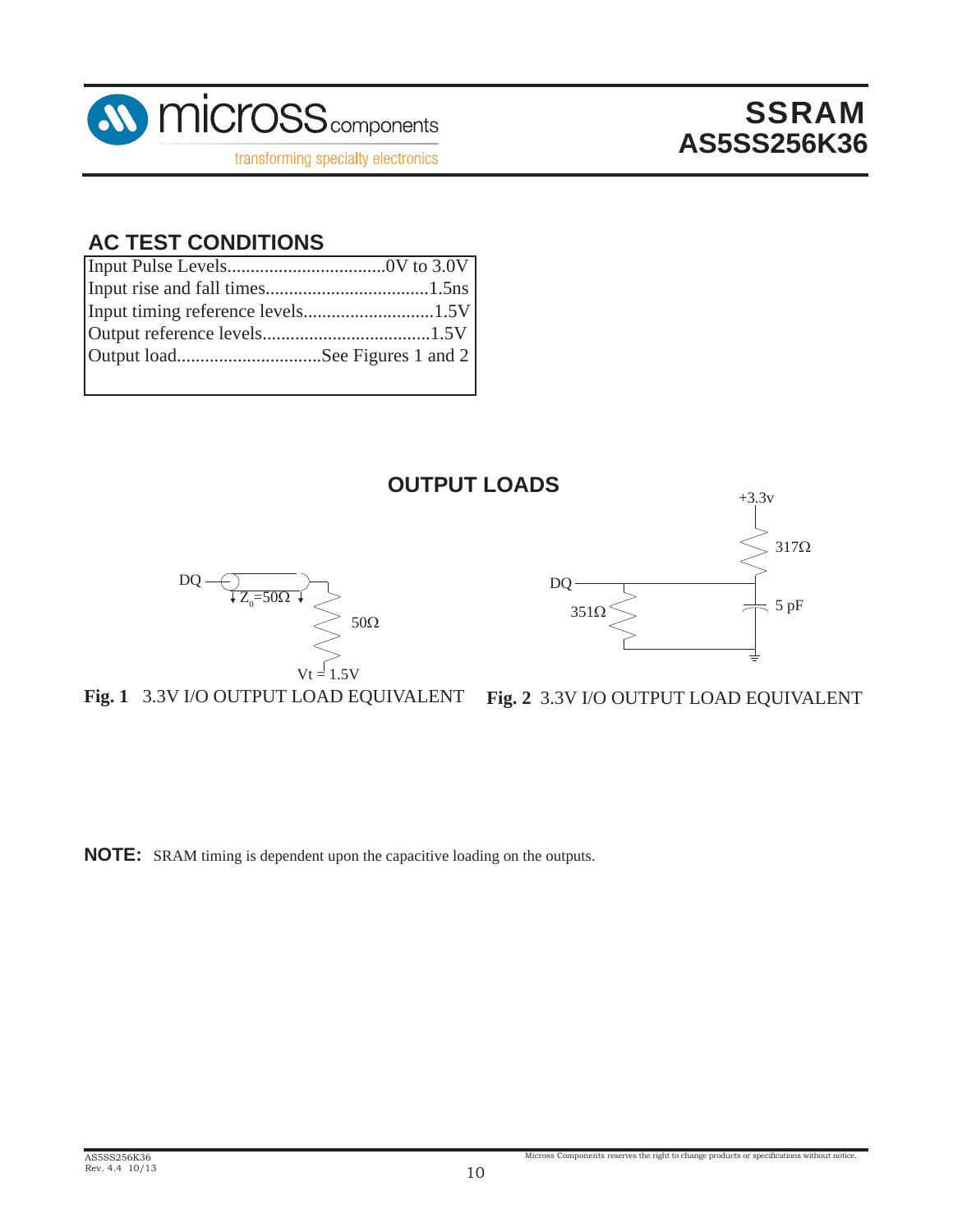

#### **SNOOZE MODE**

SNOOZE MODE is a low-current, "power-down" mode in which the device is deselected and current is reduced to

I<sub>SB2Z</sub>. The duration of SNOOZE MODE is dictated by the length of time ZZ is in a HIGH state. After the device enters SNOOZE MODE, all inputs except ZZ become gated inputs and are ignored.

 ZZ is an asynchronous, active HIGH input that causes the device to enter SNOOZE MODE. When ZZ becomes a logic

HIGH,  $I_{SB2Z}$  is guaranteed after the setup time  $t_{ZZ}$  is met. Any READ or WRITE operation pending when the device enters SNOOZE MODE is not guaranteed to complete successfully. Therefore, SNOOZE MODE must not be initiated until valid pending operations are completed.

### **SNOOZE MODE ELECTRICAL CHARACTERISTICS**

| <b>DESCRIPTION</b>                 | <b>CONDITIONS</b>       | <b>SYM</b>        | <b>MIN</b>     | <b>MAX</b>     | <b>UNITS</b> | <b>NOTES</b> |
|------------------------------------|-------------------------|-------------------|----------------|----------------|--------------|--------------|
| Current during SNOOZE MODE         | $ZZ \geq V_{\text{IH}}$ | <sup>I</sup> SB2Z |                | 80             | mA           |              |
| ZZ active to input ignored         |                         | tzz               |                | $2t_{\rm cyc}$ | ns           |              |
| ZZ inactive to input sampled       |                         | t <sub>RZZ</sub>  | $2t_{\rm cyc}$ |                | ns           |              |
| IZZ active to snooze current       |                         | tzzi              |                | $2t_{\rm cyc}$ | ns           |              |
| ZZ inactive to exit snooze current |                         | <sup>I</sup> RZZI |                |                | ns           |              |

**NOTE:** 1. This parameter is sampled.

### **SNOOZE MODE WAVEFORM**



Don't Care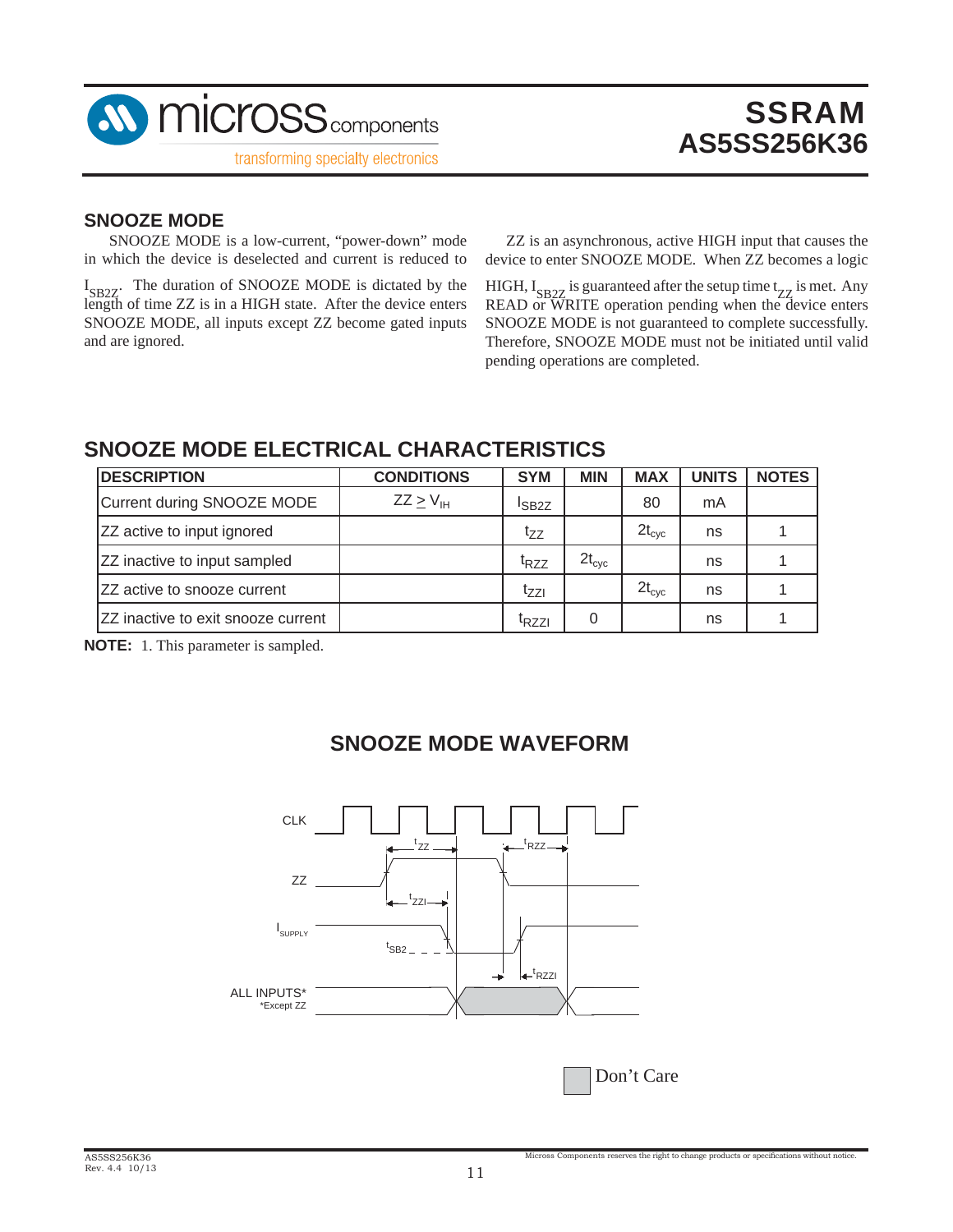

transforming specialty electronics



**NOTE:** 1. Q(A2) refers to output from address A2. Q(A2+1) refers to output from the next internal burst address following A2.

- 2. CE2\ and CE2 have timing identical to CE\. On this diagram, when CE\ is LOW, CE2\ is LOW and CE2 is HIGH. When CE\ is HIGH, CE2\ is HIGH and CE2 is LOW.
	- 3. Timing is shown assuming that the device was not enabled before entering into this sequence.
	- 4. Outputs are disabled  $t_{KOHZ}$  after deselect.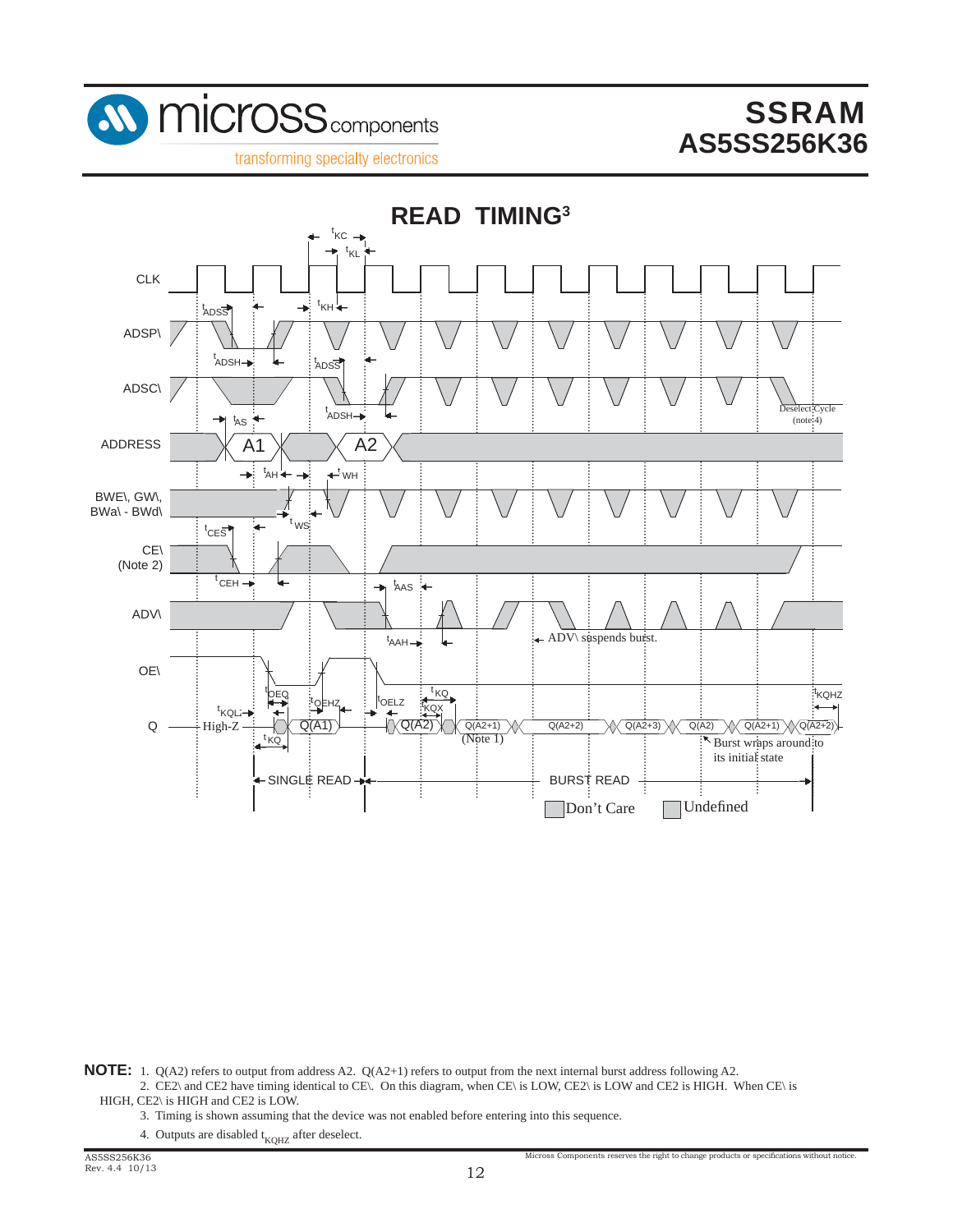





**NOTE:** 1. D(A2) refers to output from address A2. D(A2+1) refers to output from the next internal burst address following A2.

2. CE2\ and CE2 have timing identical to CE\. On this diagram, when CE\ is LOW, CE2\ is LOW and CE2 is HIGH, When CE\ is HIGH, CE2\ is HIGH and CE2 is LOW. 3. OE\ must be HIGH before the input data setup and held HIGH throughout the data hold time. This prevents input/output data contention for the time period prior to the byte write enable

- inputs being sampled. 4. ADV\ must be HIGH to permit a WRITE to the loaded address.
- 5. Full-width WRITE can be initiated by GW\ LOW; or GW\ HIGH and BEW\, BWa\ BWd\ LOW.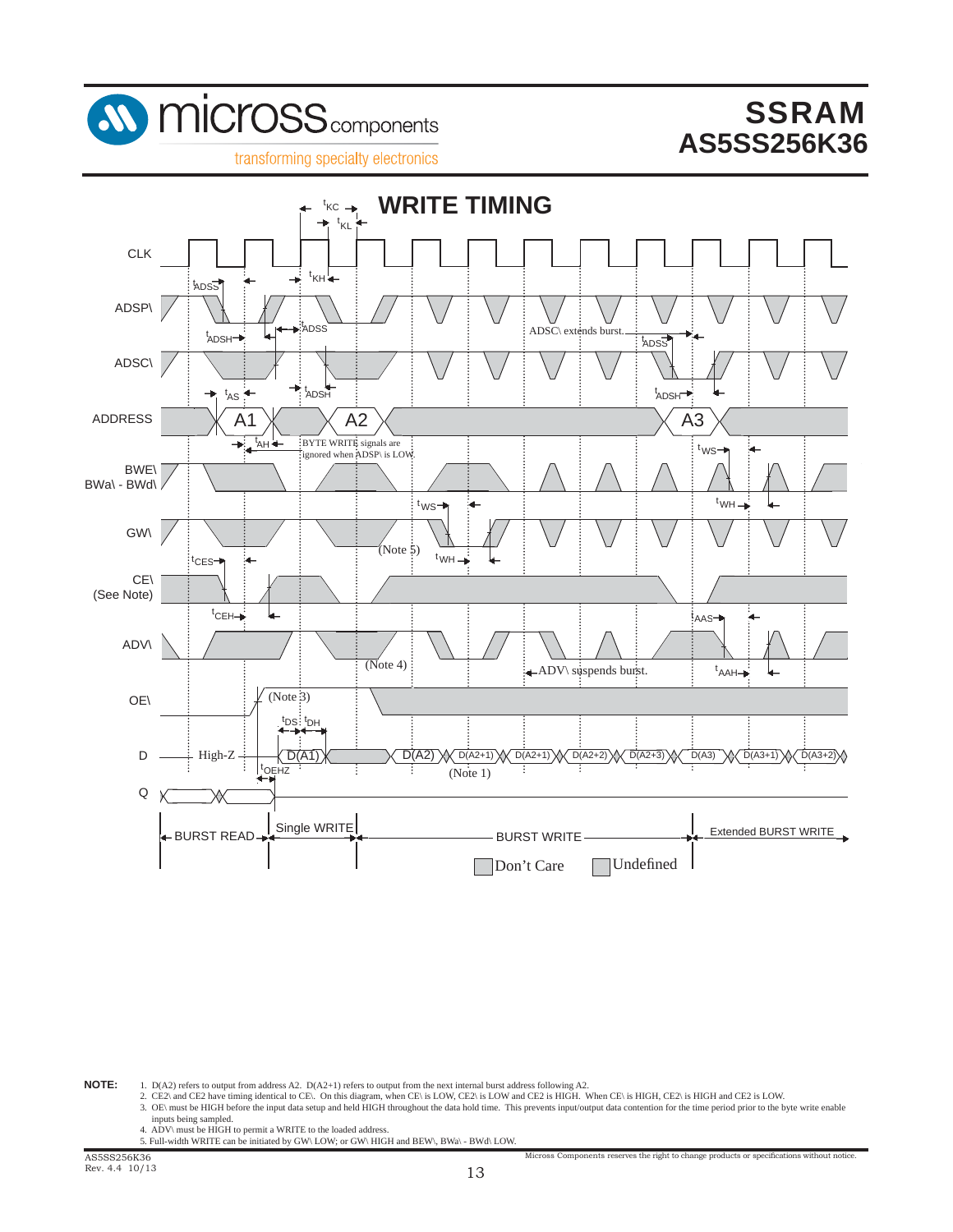

transforming specialty electronics



**NOTE:** 1. Q(A4) refers to output from address A. Q(A4+1) refers to output from the next internal burst address following A4.<br>2. CE2\ and CE2 have timing identical to CE\. On this diagram, when CE\ is LOW, CE2\ is LOW and

3. The data bus (Q) remains in High-A following a WRITE cycle unless an ADSP\, ADSC\ or ADV\ cycle is performed. 4. GW\ is HIGH.

5. Back-to-back READs may be controlled by either ADSP\ or ADSC\.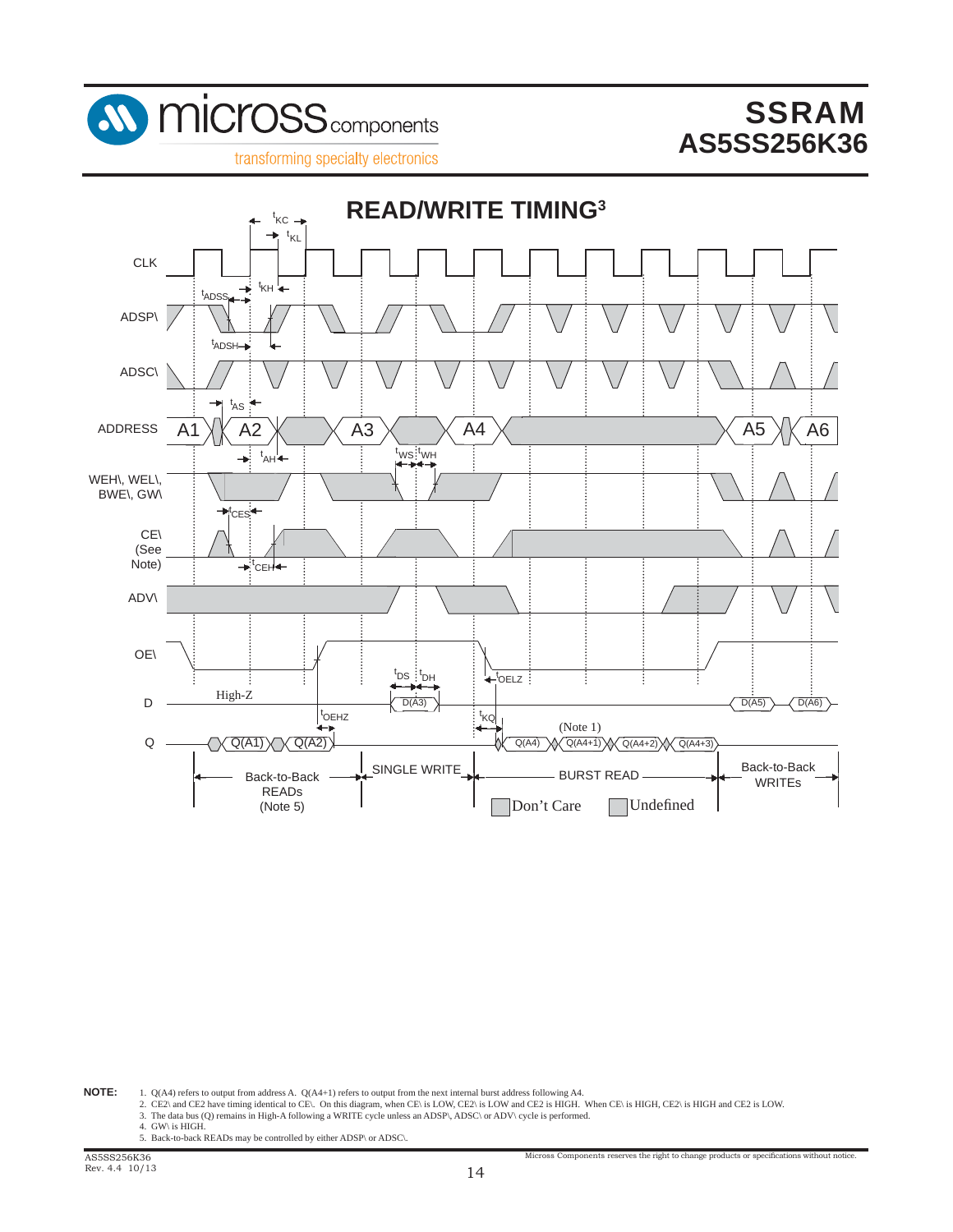

transforming specialty electronics

# 100-Pin TQFP (Package Designator DQ) **MECHANICAL DEFINITION**

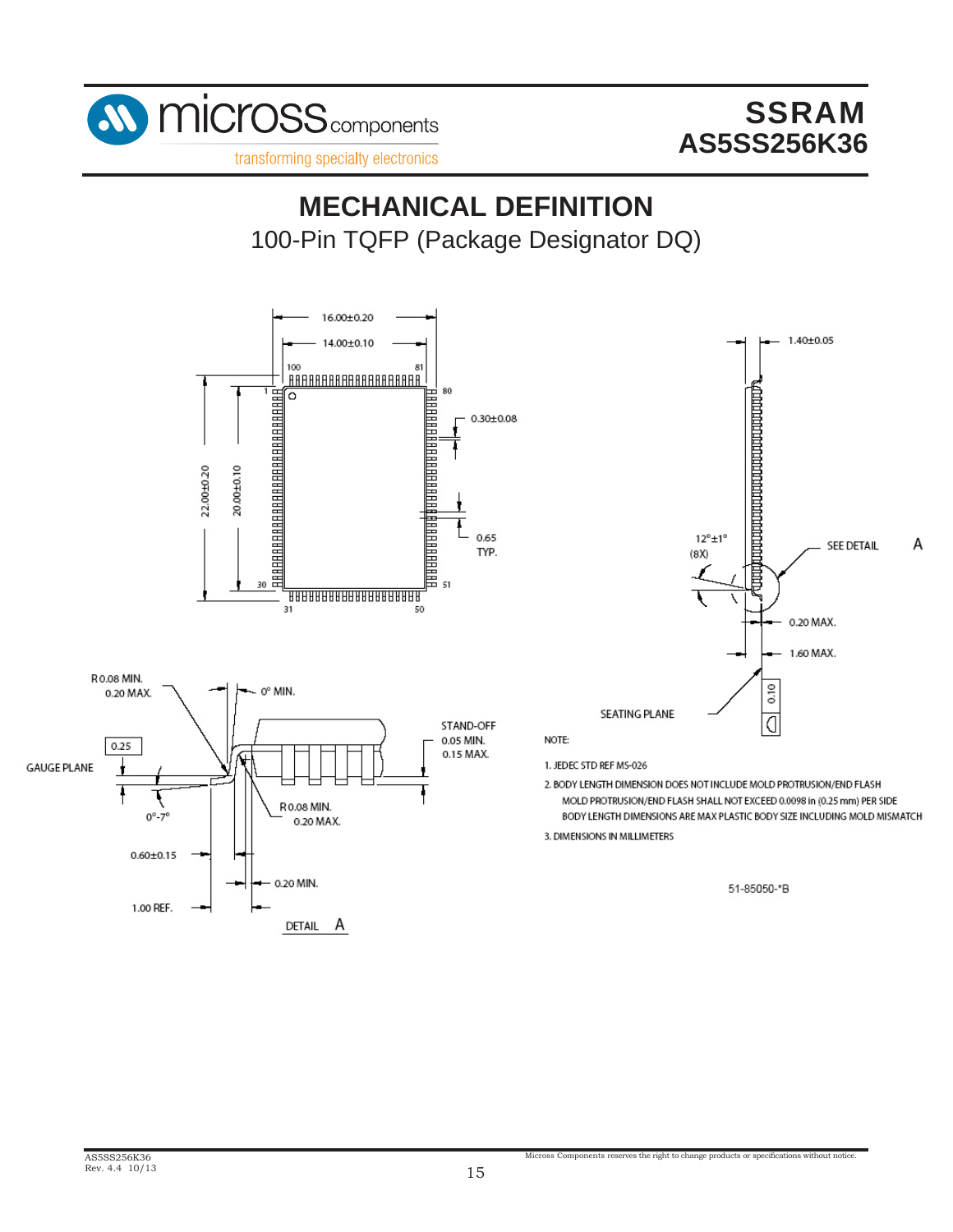

# **ORDERING INFORMATION**

### **TQFP**

EXAMPLE: AS5SS256K36DQ-10/IT

| <b>Device Number</b> | Package<br><b>Type</b> | Speed ns Process |    |
|----------------------|------------------------|------------------|----|
| AS5SS256K36          |                        | -8.5             | /* |
| AS5SS256K36          |                        | -10              | /* |

#### **\*AVAILABLE PROCESSES**

| -40 <sup>o</sup> C to +85 <sup>o</sup> C      |
|-----------------------------------------------|
| -40 $\rm{^{\circ}C}$ to +105 $\rm{^{\circ}C}$ |
| -55 $\rm{^{\circ}C}$ to +125 $\rm{^{\circ}C}$ |
|                                               |